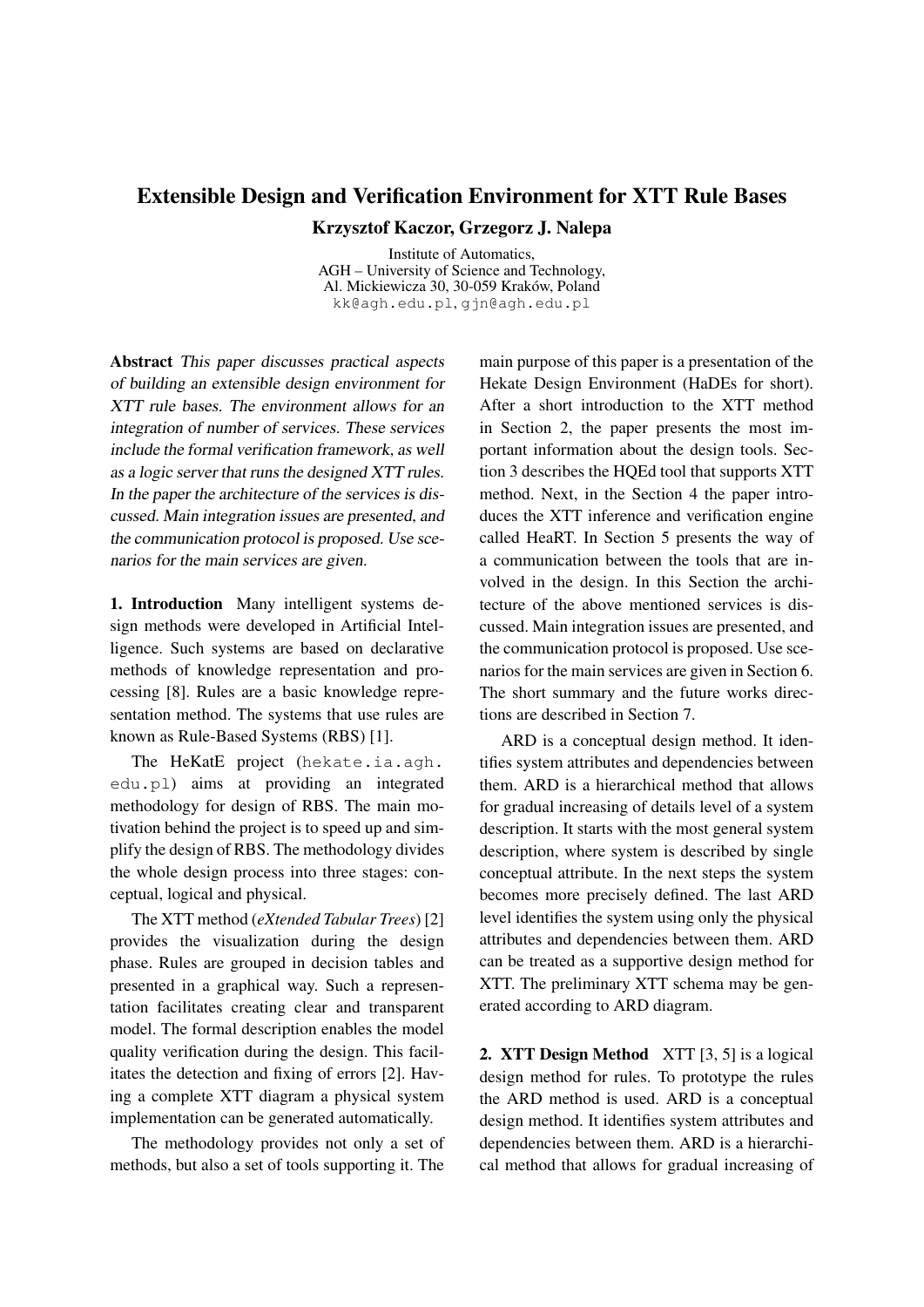details level of a system description. The preliminary XTT schema may be generated according to ARD diagram.

XTT is the second and the most important stage of the whole design process provided by the methodology. This stage constitutes a logical level of design, during which all the rules are defined. Visualization is the main advantage of the method. It provides a clear model design. This is important for the complex models, which consist of a large number of rules. Such a model allows for detecting the errors and anomalies during the design phase. The formal decription supports formal verification (e.g. completeness).

The rules in XTT are formally described in an attributive logic. This logic is called ALSV(FD) (*Attribute Logic with Set Values over Finite Domains*) [5]. According to ALSV(FD), each attribute has a type, value and domain. The domain must always be defined as a finite set. ALSV(FD) provides two types of attributes: *Simple attribute* that can take only one value from the domain, and *Generalised attribute* that can take any subset of the domain as a value.

XTT tables are the basic visualization elements. XTT table is composed of rows, that correspond to rules. Each column has assigned one attribute that is displayed in a column header. Thus, each rule in the table has the same prototype. That means they have the same conditional and decision attributes. A rule consists of two parts: conditional and decision. The separation between parts is displayed as a double vertical line. See Fig. 2 for an XTT structure example.

The row may be connected to table by link. This forms a tree-like structure. Link interpretation is: inference control, partial order. The inference control examines the rules in top-down order. The rule is fired when the precondition is satisfied. Next, the inference control goes to the next rule in the table, or follows the link.

XTT enables generation of a physical implementation. The generation process produces a Hekate Meta Representation (HMR for short) of the XTT diagram [4].

3. HQEd Design Tool The tool makes the visual design on the XTT level possible. What is more, it provides a mechanizm for formal verification, which allows for checking a model against the syntax and logical anomalies. The tool has built–in engine of syntax monitoring that checks the model against such errors as: inaccessible rules, values out of domain, etc. The logical anomalies are detected by other tool that constitutes logic server (see Sect. 4).

The platform independence is the most important issue of the tool implementation. This effect has been reached by use of the Qt library. The Qt library is a cross-platform application development framework. It has a fully object-oriented architecture. Qt supports a various of technologies such as XML, OpenGL, SQL. A source code created by using Qt can be compiled on such platforms as X11, Windows, MacOS, and embeded systems based on GNU Linux.

The source code of HQEd is divided into three layers, which correspond to MVC design pattern:

- *Model* is responsible for the internal XTT and ARD model representation.
- *View* provides the user interface as well as is responsible for the communication with the application.
- *Controller* provides the communication between the layers.

HQEd has a user friendly graphical interface. GUI is designed with respect to an intuitive and convenient use. Each window dialog has the appropriate input/output controls. This prevents the user from entering an incorrect data.

The Figure 1 shows the schema of the architecture. The *controller* is the most important ele-



Figure 1. Architecture schema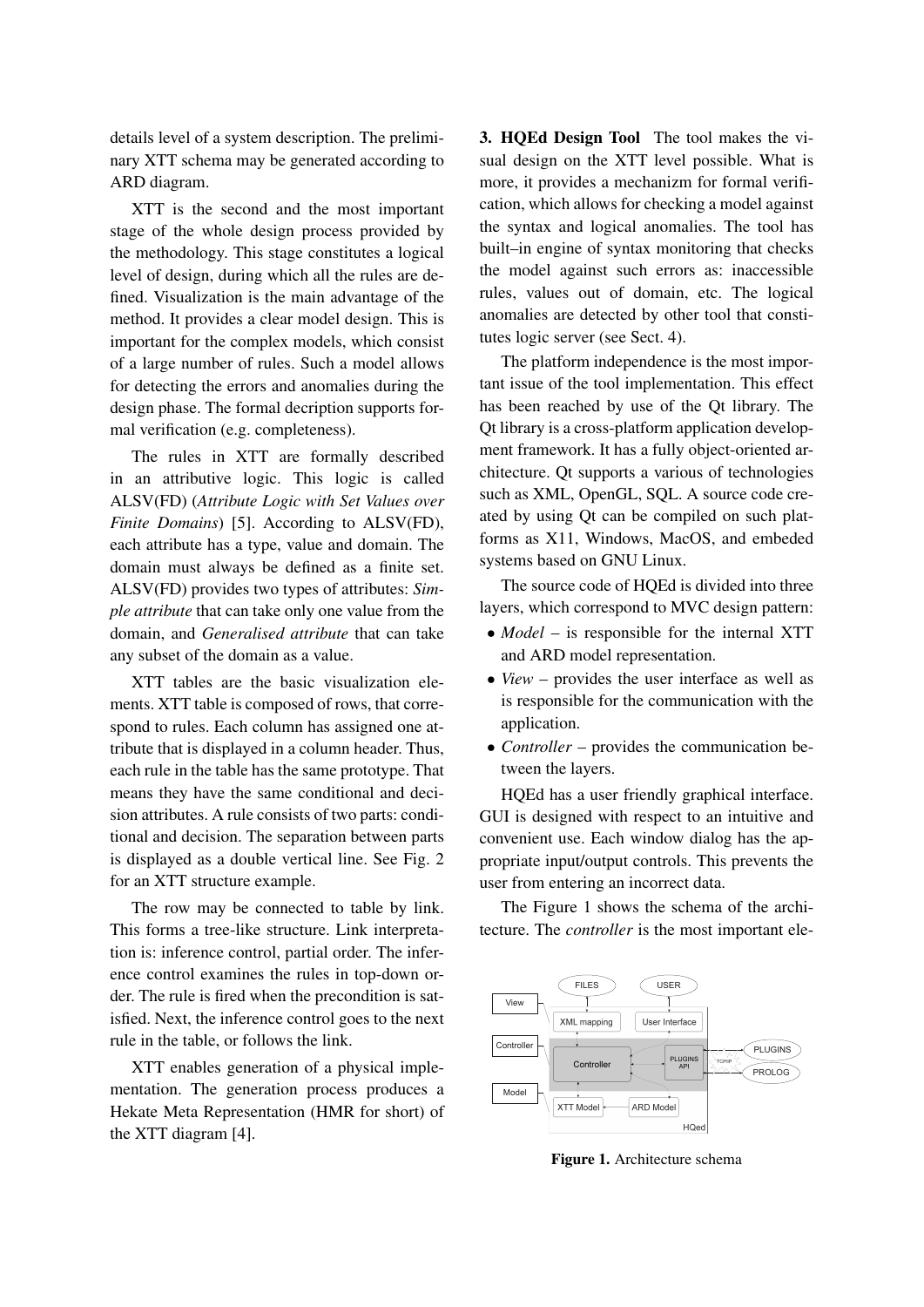ment of the architecture. It enables a flow of data between the layers. It corresponds to the MVC *controller* layer. The *model* consists of two layers that are responsible for the internal models representation. *ARD Model* stores an ARD model data, while the *XTT Model* stores an XTT model data. The remaining layers are included in the *view* that maps the model to the other formats:

- User Interface the visual model representation that is appropriate for an user. This layer generates the graphical XTT diagram.
- XML mapping translates a *model* data to a XML based language called HML (HeKatE Markup Language). The layer allow for storing and restoring the state of a model by use of the files. The HML file format supports storing both the ARD and XTT model data.
- Plugins API provides the communication between HQEd and the other services.

The visual editor can be integrated with a custom rule interpreter HeaRT.

4. HeaRT Inference Engine HeKatE Run Time (HeaRT) is a dedicated inference engine for the  $XTT<sup>2</sup>$  rule bases [6]. It is implemented in Prolog in order to directly interpret the HMR representation which is generated by HQEd. HMR (HeKatE Meta Representation) is a textual representation of the  $XTT<sup>2</sup>$  logic designed by HQEd. It is a human readable form, as opposed to the machine readable HML format. HeaRT allows to: store and export models in HMR files, and verify HMR syntax and logic.

An example excerpt of HMR is:

```
xschm dt: [day] ==> [today].
xrule dt/1:
      [day in [mon, tue, wed, thu, fri]]
    =[today set workday]
    :th/1.
xrule dt/2:
      [day in [sat, sun]]
    ==>
      [today set weekend]
    :th/1.
```
The first line defines an XTT table scheme defining all of the attributes used in the table. Its semantics is as follows: "the XTT table *dt* has one conditional attribute: *day* and one decision attribute: *today*". Then two examples of rules are

given. The second rule can be read as: "Rule with ID *2* in the XTT table called *dt*: if value of the attribute *day* belongs to the set sat, sun then set the value of the attribute *today* to the value *weekend*".

The engine implements the inference based on ALSV(FD). It supports four types of inference process, Data and Goal Driven, Fixed Order, and Token Driven [5]. Inference is based on assumption, that the system is deterministic. Conflicts should be handled during design process or detected by verification.

HeaRT also provides a modularized verification framework, also known as HalVA (HeKatE Verification and Analysis). Verification and analysis module implements: simple debugging mechanism that allows tracking system's work, logical verification of models (several plugins are available, including completeness, determinism and redundancy checks), and syntactic analysis of HMR files using a DCG grammar of HMR. The verification plugins can be run from the interpreter or indirectly from HQEd using the communication protocol.

The engine has communication and integration facilities. HeaRT supports Java integration based on callbacks mechanism and Prolog JPL library. It allows direct interaction via Prolog console based on callbacks mechanism. HeaRT can operate in two modes, stand-alone and as TCP/IP server, offering TCP/IP integration mechanism with other applications. It is possible to create console or graphical user interface build on Model-View-Controler design pattern.

There are two types of callbacks are related to attributes in HMR files:

- 1. Input used to get attribute value from user. This can be done by console or graphical user interface.
- 2. Output used to present attribute value to user.

Callbacks can be use to create GUI with JPL and SWING in Java.

5. Service Integration The methodology provides a set of tools, which offer a different functionalities. For instance on the one hand HQEd supports the visual design on the logical level, on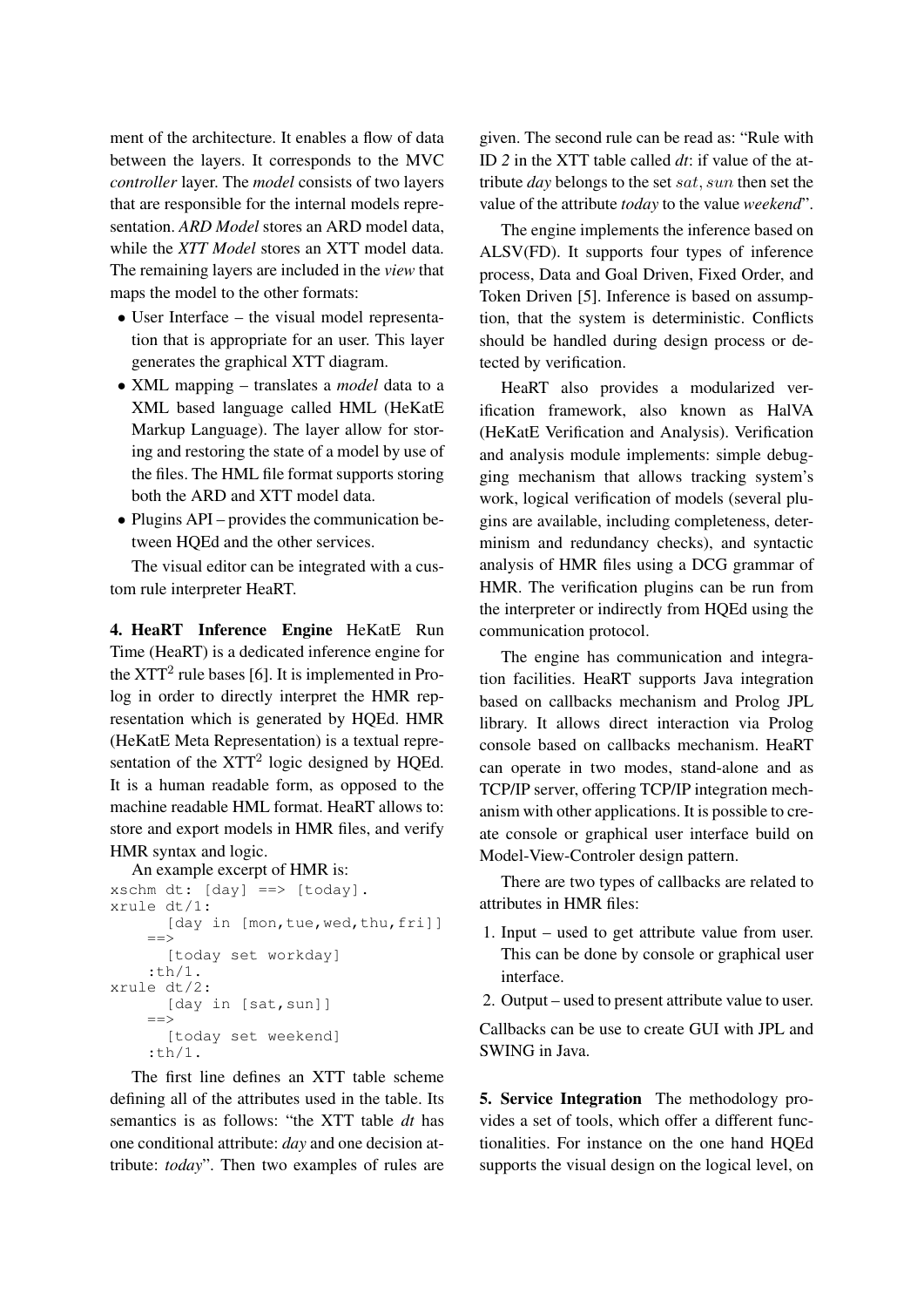the other hand HeaRT tool provides formal verification of XTT. The communication between this two tools makes the on-line verification possible. There are several ways to provide communication between two separated applications: networkbased communication, file-based communication, CORBA, standart I/O redirection, etc. Owning to common support for network technologies, HQEd communicates with HeaRT through a TCP/IPbased protocol. The editor sends a request for a model verification and receives a feedback message that contains the information about result.

The logic server is not the only tool that HQEd communicates with. The other tools can provide other services that may concern data representation, GUI modification, etc. All the tools that provide services are servers. The clients connect to a server and use the services.

A single service that is offered by a server constitutes an additional functionality of a client. Thus the servers can be treated as plugins.

The whole communication goes through the dedicated protocol. The set of commands has been divided into four groups:

- Verification commands responsible for performing a formal verification of XTT and sending result to the connected clients.
- Simulation commands used to execute and report of a XTT model simulation.
- Presentation commands allow for changing value presentation format.
- Translation commands allow for the translation between different formats of a knowledge representation.

The protocol does not support the session mechanizm. The clients are not constantly connected to the servers. They establish a connection only when they want to send a request. The connection is closed after server response or timeout.

The format of the protocol messages is very similar to the format of lists in the Prolog language. The elements are separated by commas and grouped with the help of the square brackets. An example of simple protocol commands is:

```
[model, getlist].
```
This command is a request for list of all the stored models in a server repository. The response of a server can look as follows:

[true,  $\sqrt{ }$ 

```
[username, modelname],
[otherusername, othermodelname]]].
```
The first element indicates if the message contains a result of a request  $(t_{true})$ , or error message (false). The second element is a list of pairs. Each pair contains a name of the client (username) that is a owner of model given as modelname.

The protocol provides a very simple error handling mechanizm. When request is incomplete, has incorrect format etc, then the server sends the information about error to the client. The error command has the following format:

```
[false, 'Error message'].
```
The first element must be set to false, in order to indicate error occurence. The second element is a quoted string containing an error message.

6. Rule Modeling with HQEd The complete XTT diagram consists of: tables, rules, connections. The design starts with the types definition. The sequence defining policy is not specified. However, the most convenient defining sequence is as follows: types, attributes, tables, rules, and links. The tool forces this sequence partially. For instance: a table can be defined when exists at least one attribute.

A definition of an attribute starts with a domain specification. The *Type Editor* window dialog is designed for the domain definition. The action *Type manager* from the *Types* menu calls this dialog. The *New* button allow for creating a new type. The action  $Attributes \rightarrow New attribute$  calls the *Attribute editor* dialog. The dialog allows for creating the attributes.

The next step relies on the tables and rules defining. Firstly, the table schema must be defined. It assigns the attributes to conditional or decision part of a rule. The *Table editor* dialog allows for definition of a table schema. Additionally dialog enables a table title and type defining. The last stage of a table definig relies on a rules specification. Each row corresponds to a rule. The rule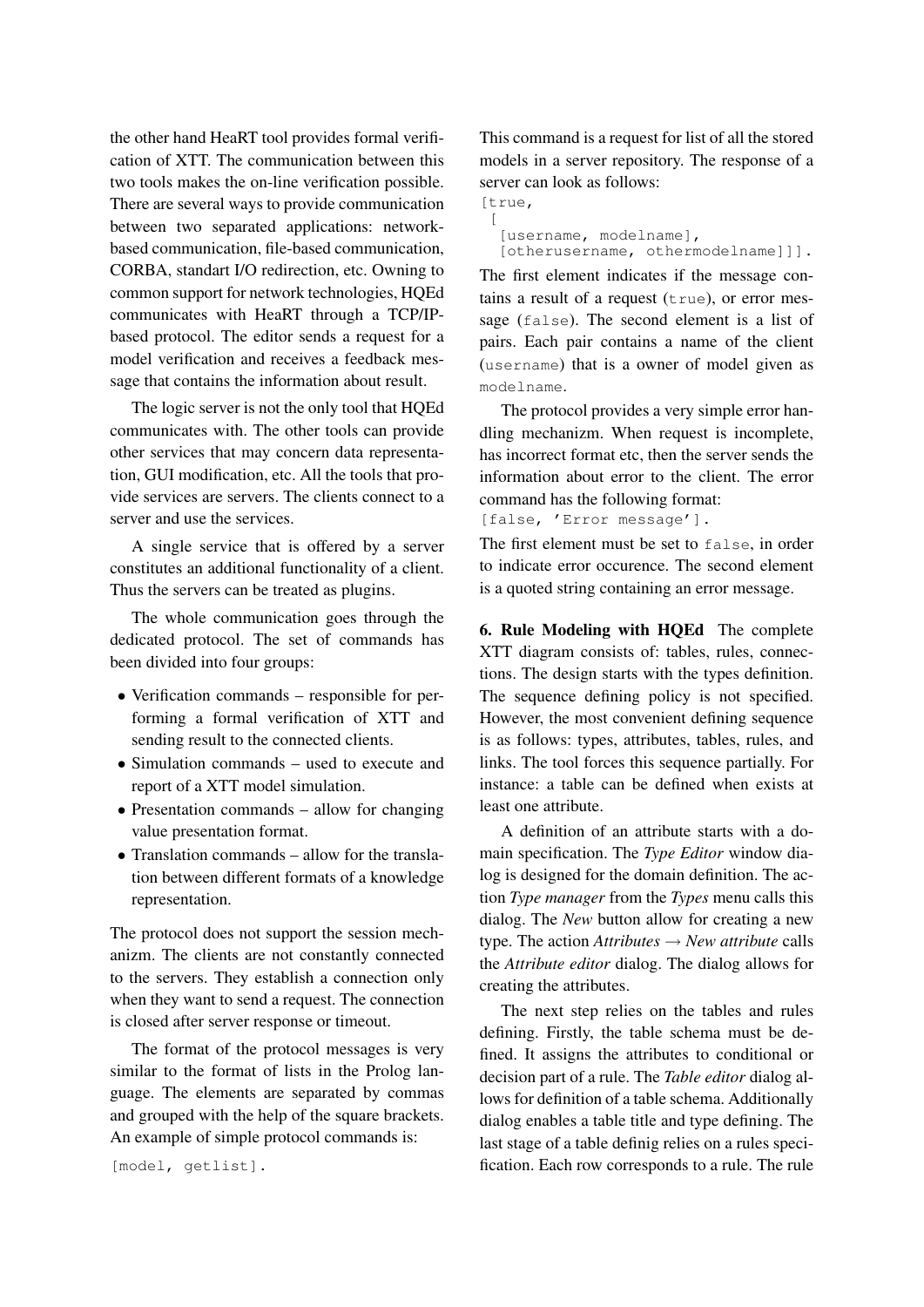is defined when all the cells in the row are specified. *Cell editor* window dialog allows for creating and editing the rows and cells. The action *Cell editor* form the *Tables* menu calls this dialog.

The last XTT design stage relies on linking tables. There are two ways to define a link: using the *Connection editor* dialog, or the *drag&drop* technique.

The following example is adapted from [7] and shows a design process of ATM behaviour: cash withdrawing, and balance inquiring. Each operation requires the correct PIN number. The user has three attempts to enter the correct PIN number. After three unsuccessful attempts the card is returned to the user. If an user tries to withdraw some money, the ATM checks:

- if the required amount does not exceed the ATM resources,
- if the user has enough free funds.

The input attributes are: PIN number and user actions. The system outputs are: cash and displayed information. The detailed description of the case can be found in [7].

HQEd enables the design of described system. The complete XTT diagram for the ATM case is shown in Fig. 2. The tool checks the model quality during the whole design process. It immediatelly notifies the user of the discovered anomalies. HQEd supports a syntax checking. It tries to detect all the anomalies besides the logical ones. It is very hard to enter incorrect value, because after each step HQEd checks entered values if they are compatible with the defined domain. However, when tool detects an incorrect value then it shows appropriate message to the user, which can be similar to the given:

```
Argument value: pay_out is not
compatible with type cashpointActivity
Type error message: The value is out
of range.
Type: cashpointActivity
Domain: Ask_for_PIN/1 U
Take_the_card_away/2 U
Pay_out/3
Value: pay_out
```
As it was mentioned, the logical verification is performed by HeaRT tool, which constitutes a logic server. HeaRT communicates with HQEd through TCP/IP protocol. When the XTT model



Figure 2. XTT model of the ATM use case